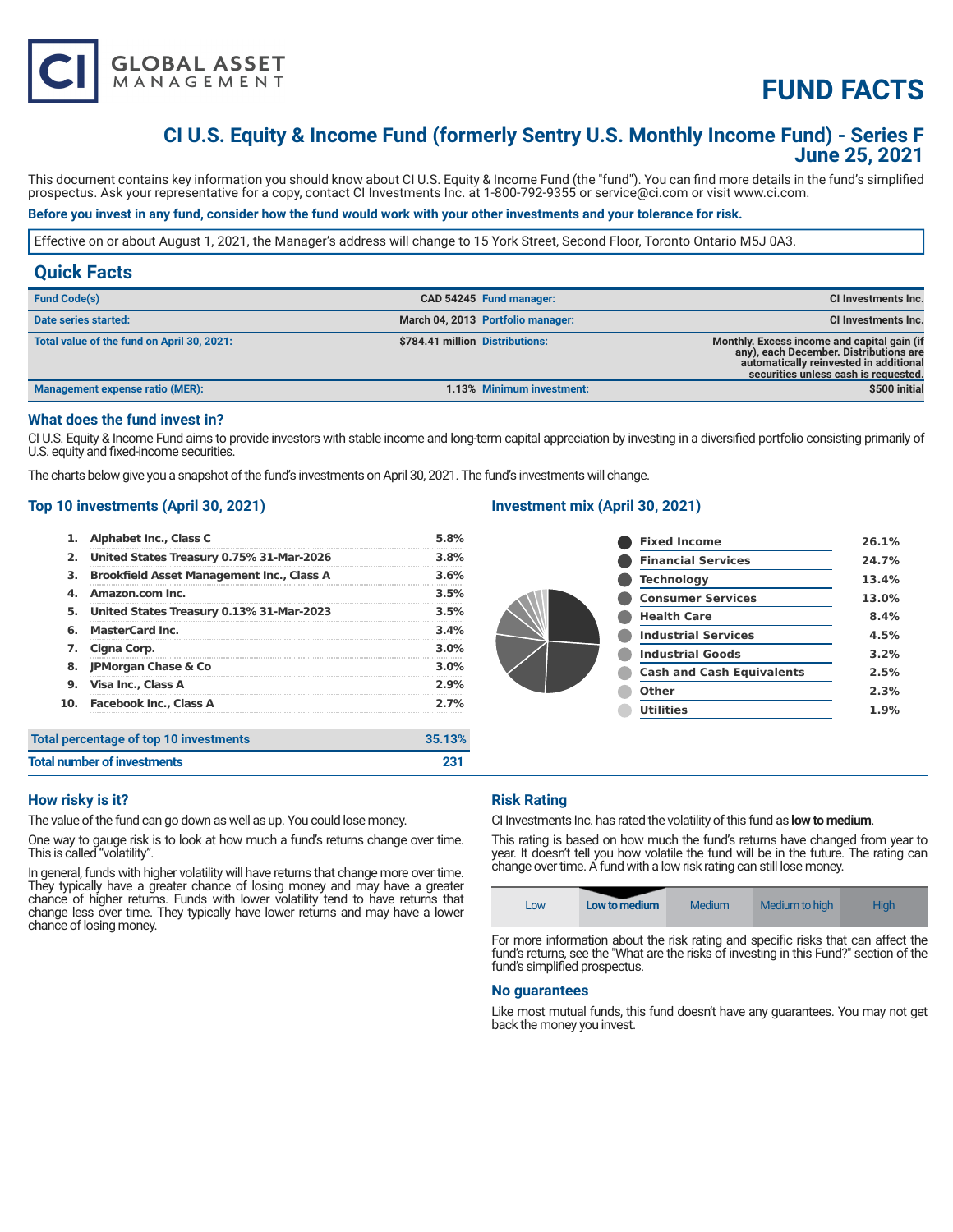## **CI U.S. Equity & Income Fund (formerly Sentry U.S. Monthly Income Fund) - Series F**

#### **How has the fund performed?**

This section tells you how Series F securities of the fund have performed over the past 7 years. Returns are after expenses have been deducted. These expenses reduce the fund's returns.

#### **Year-by-year returns**

This chart shows how Series F securities of the fund performed in each of the past 7 years. The fund did not drop in value in any of the 7 years. The range of returns and change from year to year can help you assess how risky the fund has been in the past. It does not tell you how the fund will perform in the future.



#### **Best and worst 3-month returns**

This table shows the best and worst returns for Series F securities of the fund in a 3-month period over the past 7 years to April 30, 2021. The best and worst 3-month returns could be higher or lower in the future. Consider how much of a loss you could afford to take in a short period of time.

|                     | <b>Return</b> | 3 months ending   | If you invested \$1,000 at the beginning of the period |
|---------------------|---------------|-------------------|--------------------------------------------------------|
| <b>Best return</b>  | 10.7%         | February 28, 2015 | Your investment would rise to \$1,107                  |
| <b>Worst return</b> | $-9.9%$       | March 31, 2020    | Your investment would drop to \$901                    |

#### **Average return**

A person who invested \$1,000 in Series F securities of the fund on the series' start date would have had \$2,499 as of April 30, 2021. This works out to an annual compound return of 11.9%.

#### **Who is this fund for?**

#### **This fund may be suitable for you if you:**

- are willing to accept a low to medium degree of risk
- are seeking a regular source of income and the potential for long-term capital appreciation
- are seeking to add U.S. exposure to your investment portfolio; and<br>• are planning to hold your investment for the medium to long term
- are planning to hold your investment for the medium to long term

#### **A word about tax**

In general, you'll have to pay income tax on any money you make on a fund. How much you pay depends on the tax laws where you live and whether or not you hold the fund in a registered plan such as a Registered Retirement Savings Plan, or a Tax-Free Savings Account. Keep in mind that if you hold your fund in a non-registered account, fund distributions are included in your taxable income, whether you get them in cash or have them reinvested.